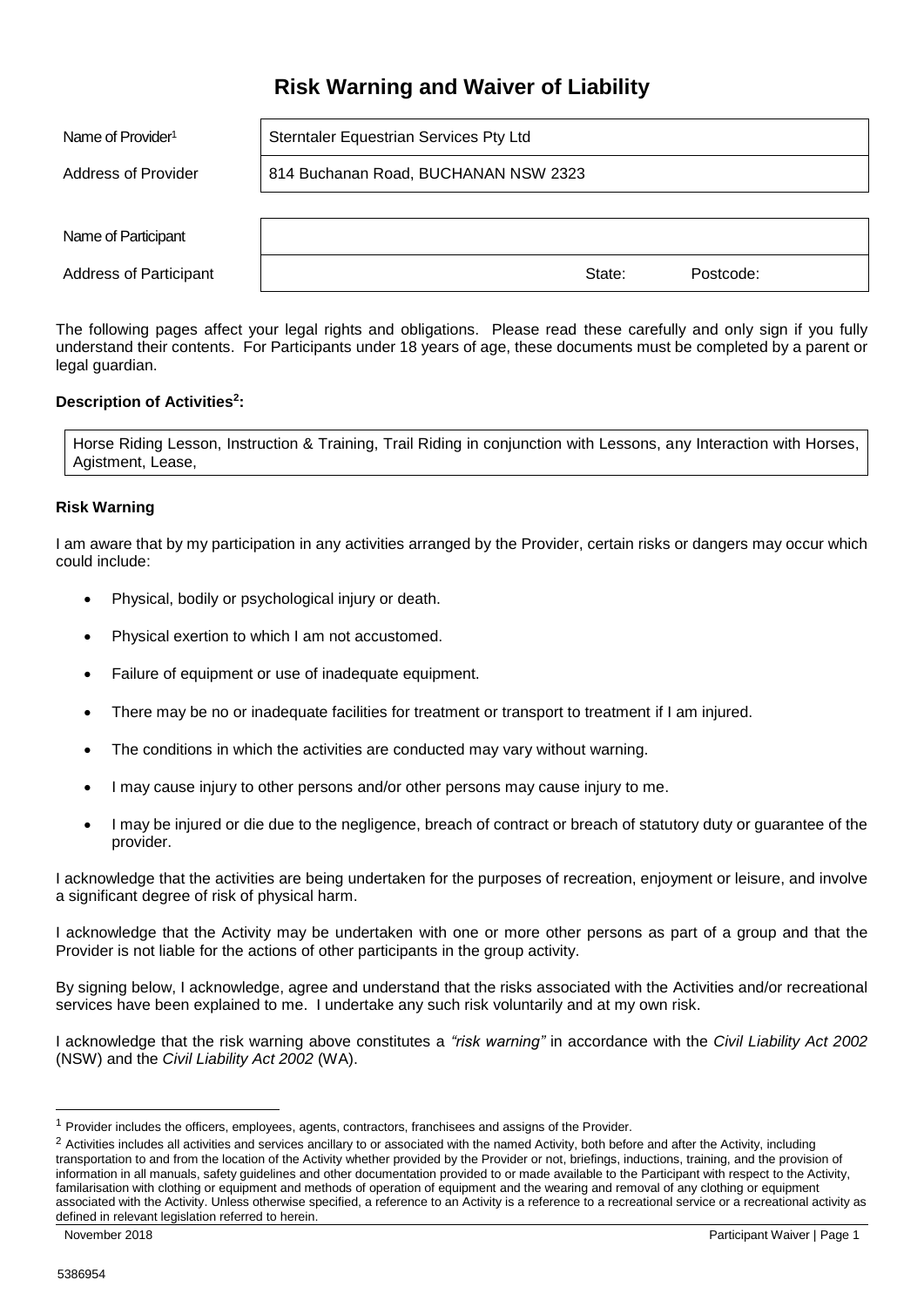# **Participant's Warranties**

I agree to abide by any of the Provider's rules, and any direction or instruction given to me by the Provider during the course of the Activities. I agree to use and/or wear any equipment given to me by the Provider.

I declare that I am medically and physically fit and able to participate in the Activities. I acknowledge that I must, and agree that I will, disclose any pre-existing medical or other condition, injury or concern that may affect the risk that either I or any other person will suffer injury, loss or damage during the course of the Activities and notify the Provider of any injuries, illness or concerns that may arise during the Activity. I will not engage in any reckless, negligent or foolish behaviour or any other behaviour that is likely to cause injury to me, any other participant or person.

I agree that if I suffer any injury or illness, the Provider may provide evacuation, first aid and/or medical treatment at my expense and that my acceptance of these terms and conditions constitutes my consent to such evacuation, first aid and/or medical treatment.

I declare that I have not consumed any alcohol or mind altering substance, or medication that may impact my judgement or physical capacity, before or at the time of engaging in the Activities.

## **Exclusion of liability**

I agree to and unconditionally release, waive, discharge and forever hold harmless, the Provider or any of its employees, agents, directors or officers, from any claims as a result of any personal injury sustained, whether caused by the Provider's negligent act or wilful act or omission, breach of contract, breach of statutory duty, error, or otherwise in connection with or arising out of the Activities.

I agree that the Provider will not be liable for any claims for personal injury that may be brought against it as a result of or in connection with any act, omission, default, failure or error on the part of the Provider, and agree to indemnify and keep indemnified the Provider in respect of any such claims.

#### **Waiver**

It is possible for a supplier of recreational services to ask you to agree that the statutory guarantees under the *Australian Consumer Law* (which is schedule 2 to the *Competition and Consumer Act 2010* (Cth)) do not apply to you. If you sign this form, you will be agreeing that your rights (or the rights of a person for whom or on whose behalf you are acquiring the services) to sue the Provider in relation to the Provider's services or the activities that you undertake because the services or activities provided were not in accordance with the guarantees are excluded, restricted or modified as set out below.

#### **For Queensland, New South Wales, Western Australia, Tasmania, Northern Territory and Australian Capital Territory and Commonwealth**

By signing this form, you agree that the liability of the Provider in relation to the activities (as defined by the *Competition and Consumer Act 2010* (Cth), the *Consumer Affairs and Fair Trading Act* (NT) and the *Australian Consumer Law*) and recreational activities (as defined by the *Civil Liability Act 2002* (NSW) and the *Civil Liability Act 2002* (WA)) for any:

- (a) Deaths;
- (b) Physical or mental injuries (including the aggravation, acceleration or recurrence of such an injury);
- (c) The contraction, aggravation or acceleration of a disease;
- (d) The coming into existence, the aggravation, acceleration or recurrence of any other condition, circumstance, occurrence, activity, form of behaviour, course of conduct or state of affairs in relation to an individual:
	- (i) That is or may be harmful or disadvantageous to you or the community; or
	- (ii) That may result in harm or disadvantage to you or community;

That may be suffered by you (or a person for whom or on whose behalf you are acquiring the services) resulting from the supply of the recreational services or recreational activities is excluded.